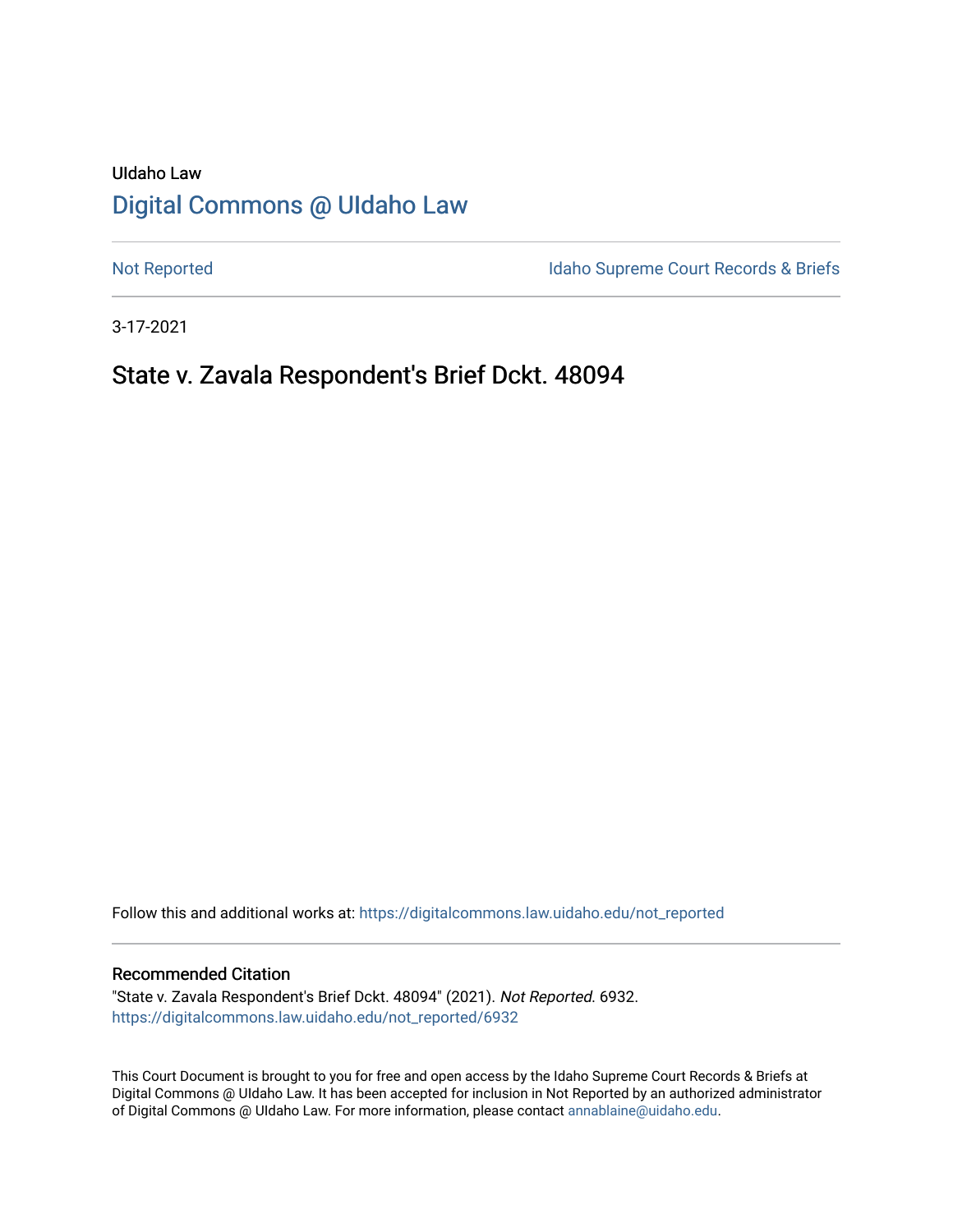Electronically Filed 3/17/2021 4:39 PM Idaho Supreme Court Melanie Gagnepain, Clerk of the Court By: Brad Thies, Deputy Clerk

LAWRENCE G. WASDEN Attorney General State of Idaho

COLLEEN D. ZAHN Deputy Attorney General Chief, Criminal Law Division

JOHN C. McKINNEY Deputy Attorney General P. O. Box 83720 Boise, Idaho 83720-0010 (208) 334-4534 E-mail: [ecf@ag.idaho.gov](mailto:ecf@ag.idaho.gov)

l

### IN THE SUPREME COURT OF THE STATE OF IDAHO

| STATE OF IDAHO,       |                           |
|-----------------------|---------------------------|
|                       | No. 48094-2020            |
| Plaintiff-Respondent, |                           |
|                       | Ada County Case No.       |
| V.                    | CR01-19-34348             |
|                       |                           |
| EMILIO ZAVALA,        | <b>RESPONDENT'S BRIEF</b> |
|                       |                           |
| Defendant-Appellant.  |                           |
|                       |                           |
|                       |                           |

<u>Issue</u>

Has Zavala failed to establish that the district court abused its discretion by imposing a sentence of five years, with three years fixed, for unlawful possession of a firearm?

Zavala Has Failed To Establish That The District Court Abused Its Sentencing Discretion

According to the Presentence Report ("PSI"<sup>[1](#page-1-0)</sup>), Zavala was driving a Chrysler SUV and

tried to pass a Subaru that was attempting to turn left from a center turn lane. (PSI, p.3.) When

<span id="page-1-0"></span><sup>&</sup>lt;sup>1</sup> PSI page numbers correspond with the page numbers of the electronic file "Confidential Exhibits" Appeal 47769-2020.pdf." All documents in that electronic file will be identified as "Zavala 48094 psi.pdf."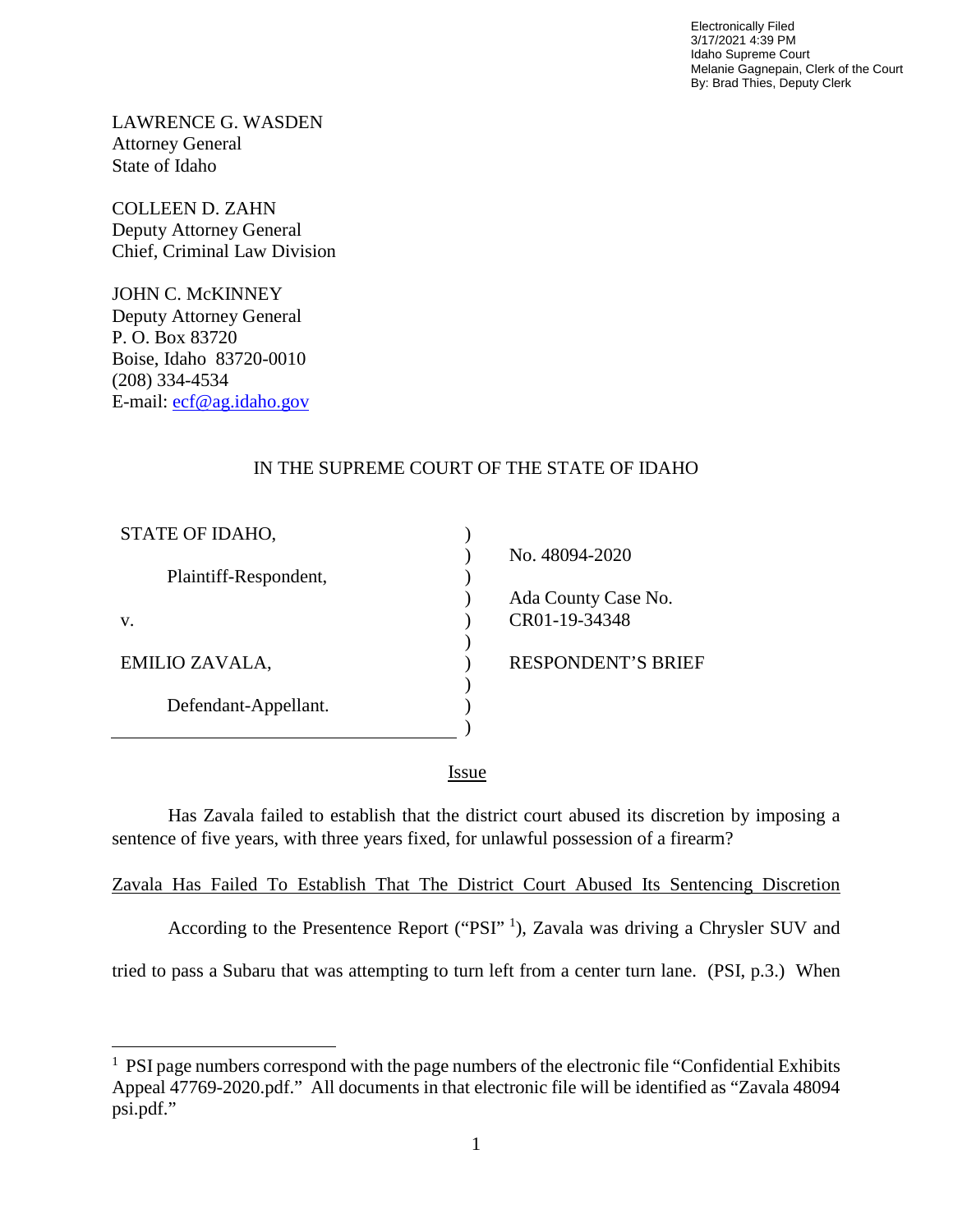Zavala tried to pass the Subaru on the left, he drove into the oncoming lane of travel and crashed into the Subaru as he tried to go back into the proper lane. (Id.) The Chrysler rolled onto its driver's side and blocked a lane. (Id.) Zavala, the only occupant of the Chrysler, was placed under citizen's arrest for reckless driving by an eyewitness. (Id.) During the crash, a loaded Sterling .22 L.R. pistol was thrown from the Chrysler, and after Zavala was given Miranda warnings by a police officer, he "admitted to knowledge of a gun being in the vehicle and was in possession of a .22 caliber bullet matching the caliber of the gun." (Id.) A "narcotic K-9" positively alerted to the odor of narcotics coming from inside the Chrysler, and a vehicle search resulted in the discovery of a glass jar which contained a crystal like substance that "NIK tested positive for amphetamines." (Id.) Law enforcement determined that Zavala had several felony convictions in Texas. (Id.)

The state charged Zavala with unlawful possession of a firearm, possession of a controlled substance (methamphetamine), possession of drug paraphernalia, and reckless driving. (R., pp.29- 30.) Pursuant to a plea agreement, Zavala pled guilty to unlawful possession of a firearm and the remaining charges were dismissed. (R., pp.48-59, 62; see generally Tr., p.5, L.10 – p.12, L.19.) The district court sentenced Zavala to five years, with three years fixed. (R., pp.61-64.) Zavala filed a Rule 35 Motion for Reduction of Sentence (R., p.69), which, in the absence of any order on that motion in the appellate record, was presumably denied. Zavala filed a timely notice of appeal. (R., pp.71-73.)

When evaluating whether a sentence is excessive, the court considers the entire length of the sentence under an abuse of discretion standard. State v. McIntosh, 160 Idaho 1, 8, 368 P.3d 621, 628 (2016); State v. Stevens, 146 Idaho 139, 148, 191 P.3d 217, 226 (2008). It is presumed that the fixed portion of the sentence will be the defendant's probable term of confinement. State v. Oliver, 144 Idaho 722, 726, 170 P.3d 687, 391 (2007). Where a sentence is within statutory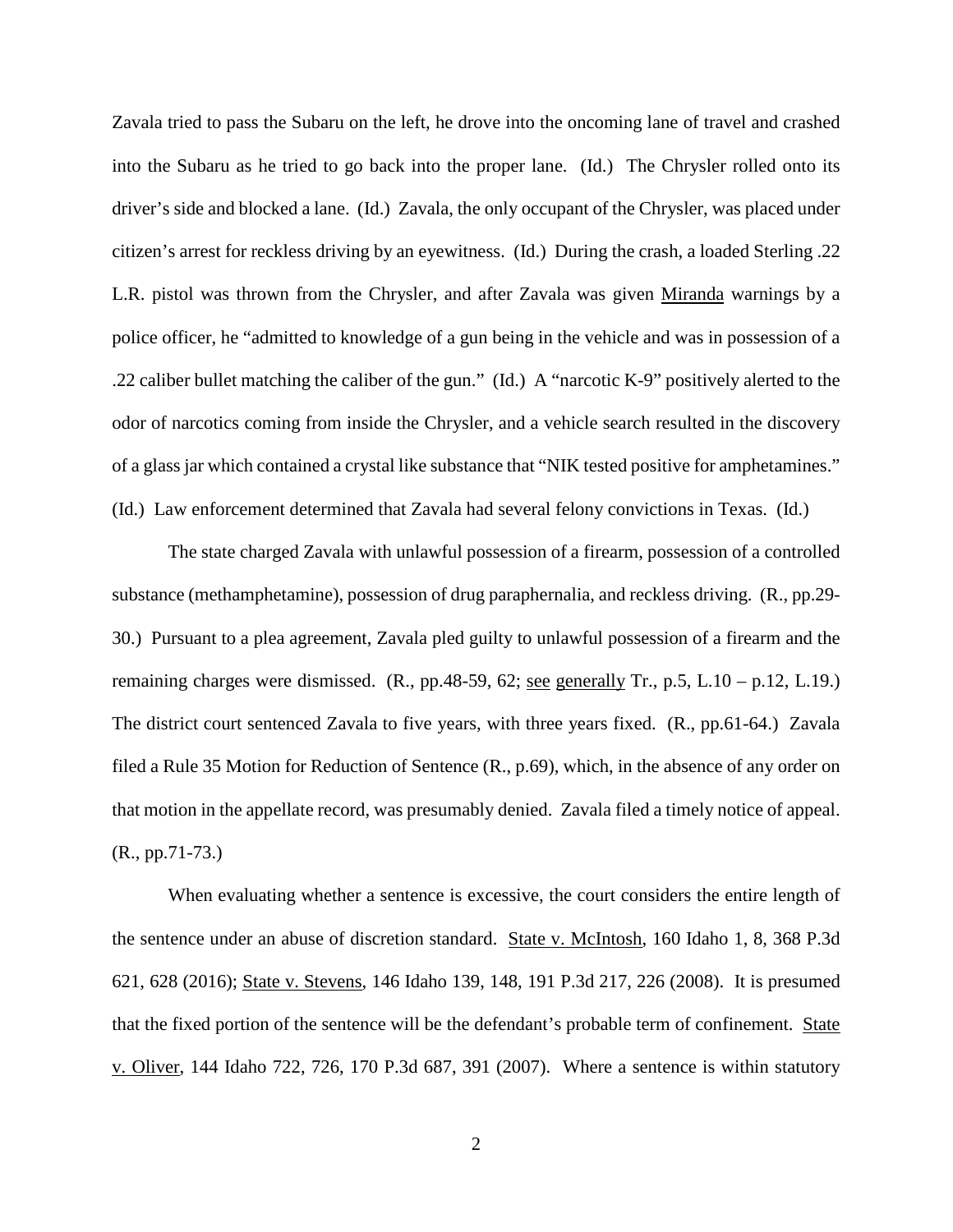limits, the appellant bears the burden of demonstrating that it is a clear abuse of discretion. McIntosh, 160 Idaho at 8, 368 P.3d at 628 (citations omitted). To carry this burden the appellant must show the sentence is excessive under any reasonable view of the facts. Id. A sentence is reasonable if it appears necessary to accomplish the primary objective of protecting society and to achieve any or all of the related goals of deterrence, rehabilitation, or retribution. Id. The district court has the discretion to weigh those objectives and give them differing weights when deciding upon the sentence. Id. at 9, 368 P.3d at 629; State v. Moore, 131 Idaho 814, 825, 965 P.2d 174, 185 (1998) (court did not abuse its discretion in concluding that the objectives of punishment, deterrence and protection of society outweighed the need for rehabilitation). "In deference to the trial judge, this Court will not substitute its view of a reasonable sentence where reasonable minds might differ." McIntosh, 160 Idaho at 8, 368 P.3d at 628 (quoting Stevens, 146 Idaho at 148-49, 191 P.3d at 226-27).

Furthermore, "[a] sentence fixed within the limits prescribed by the statute will ordinarily not be considered an abuse of discretion by the trial court." Id. (quoting State v. Nice, 103 Idaho 89, 90, 645 P.2d 323, 324 (1982)). The maximum prison sentence for unlawful possession of a firearm is five years. I.C. § 18-3316(1). The district court imposed a sentence of five years, with three years fixed, which falls within the statutory guidelines. (R., pp.61-64.)

Zavala claims to have the support of his family, and that he has accepted responsibility for his crime and begun to conform his behavior to jail expectations. (Id., pp. 5-6.) Though laudable, those factors do not show that Zavala's sentence was excessive.

Of the four sentencing criteria, Zavala focuses primarily on rehabilitation, contending that "the biggest issue when it comes to his rehabilitation is his dual diagnosis" of substance abuse and mental health issues. (Appellant's brief, p.5.) Zavala "acknowledged that, when he is not on his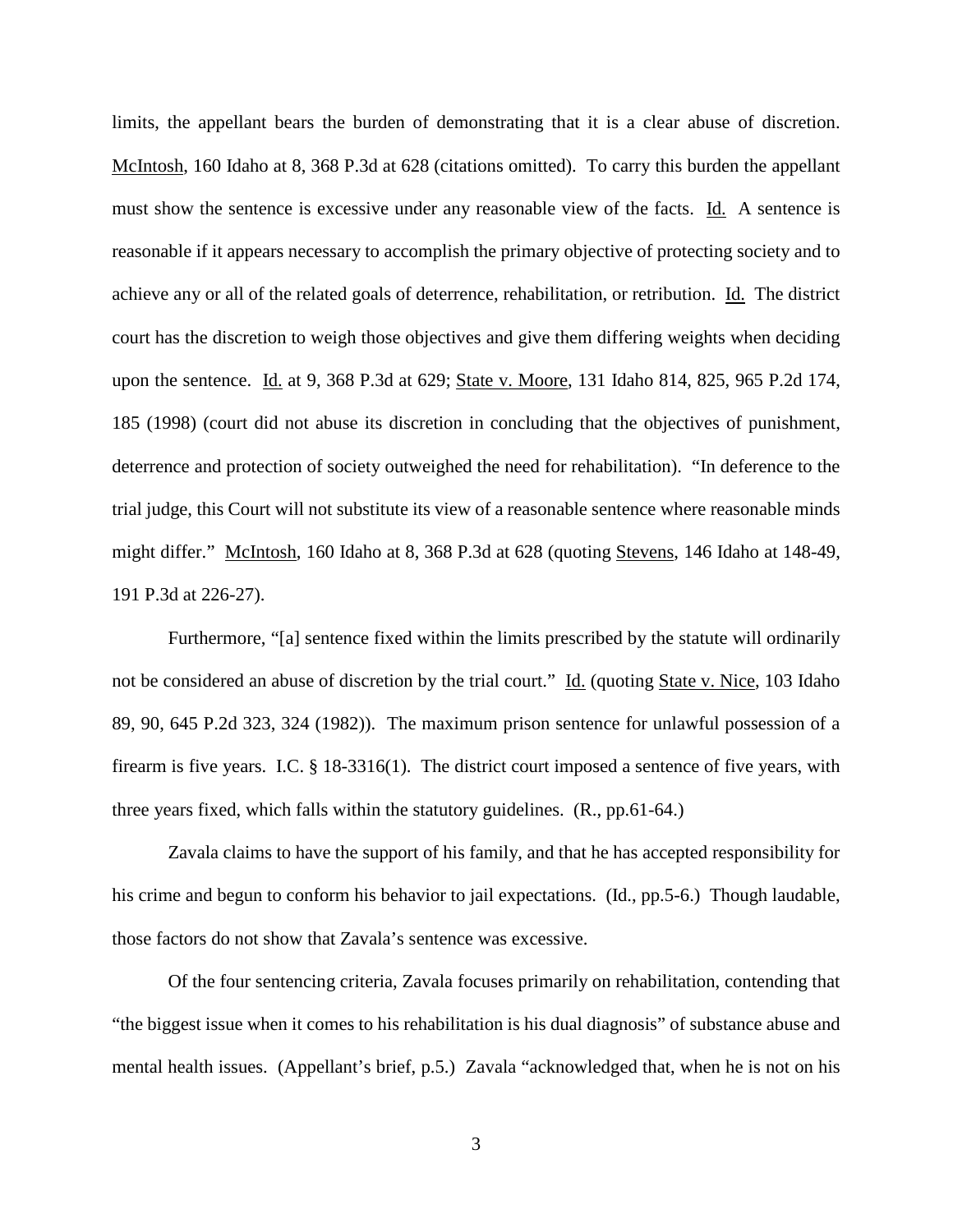medications, he turns to drugs to self-medicate and then turns to crime to support his drug abuse." (Appellant's brief, p.5; see PSI, p.14.) He asserts that the "medications provided by the jail were beginning to have a positive effect" on him, and notes that the district court said he "has the potential to successfully rehabilitate if he adheres to his mental health and medication regimen." (Id.) Zavala concludes that the court abused its discretion by not placing him on a rider "since the rider program would provide the sort of dual treatment [he] needs, but has not yet, apparently, had the opportunity to receive." (Id., p.6-7.)

Zavala's I.C. § 19-2524 mental health review determined that he has stimulant use disorder (cocaine type, severe), phencyclidine (PCP or angel dust) use disorder (severe), major depressive disorder (single episode, with psychotic features), and generalized anxiety disorder.<sup>[2](#page-4-0)</sup> (PSI, pp.20 (cocaine and PCP are his drugs of choice), 39.) The evaluation found that Zavala's mental health needs "appear to be addressed through his current treatment at Canyon County Jail[,]" and recommended that he "continue to access mental health treatment while incarcerated and if released into the community to avoid deterioration of functioning and to monitor for any ongoing risk." (Id., p.41.) Zavala's GAIN-I evaluation recommended he be placed in a "Level II.I Intensive Outpatient Substance Abuse Treatment Program." (PSI, p.38.)

Zavala's mental health issues are mitigating factors in his case. While substance abuse may be considered as a mitigating factor, State v. Nice, 103 Idaho 89, 645 P.2d 323 (1982), it may also be considered as an aggravating factor, State v. King, 120 Idaho 955, 958, 821 P.2d 1010, 1013 (Ct. App. 1991). Here, Zavala's repeated decisions to stop taking his mental health

l

<span id="page-4-0"></span><sup>2</sup> Zavala self-reported to the Presentence Investigator that "he was diagnosed with paranoid schizophrenia, PTSD, mood swings, anxiety, and depression when he was while incarcerated at the Texas Youth Commission." (PSI, pp.18-19.) No verification of those early diagnoses is found in the Presentence Report or attachments.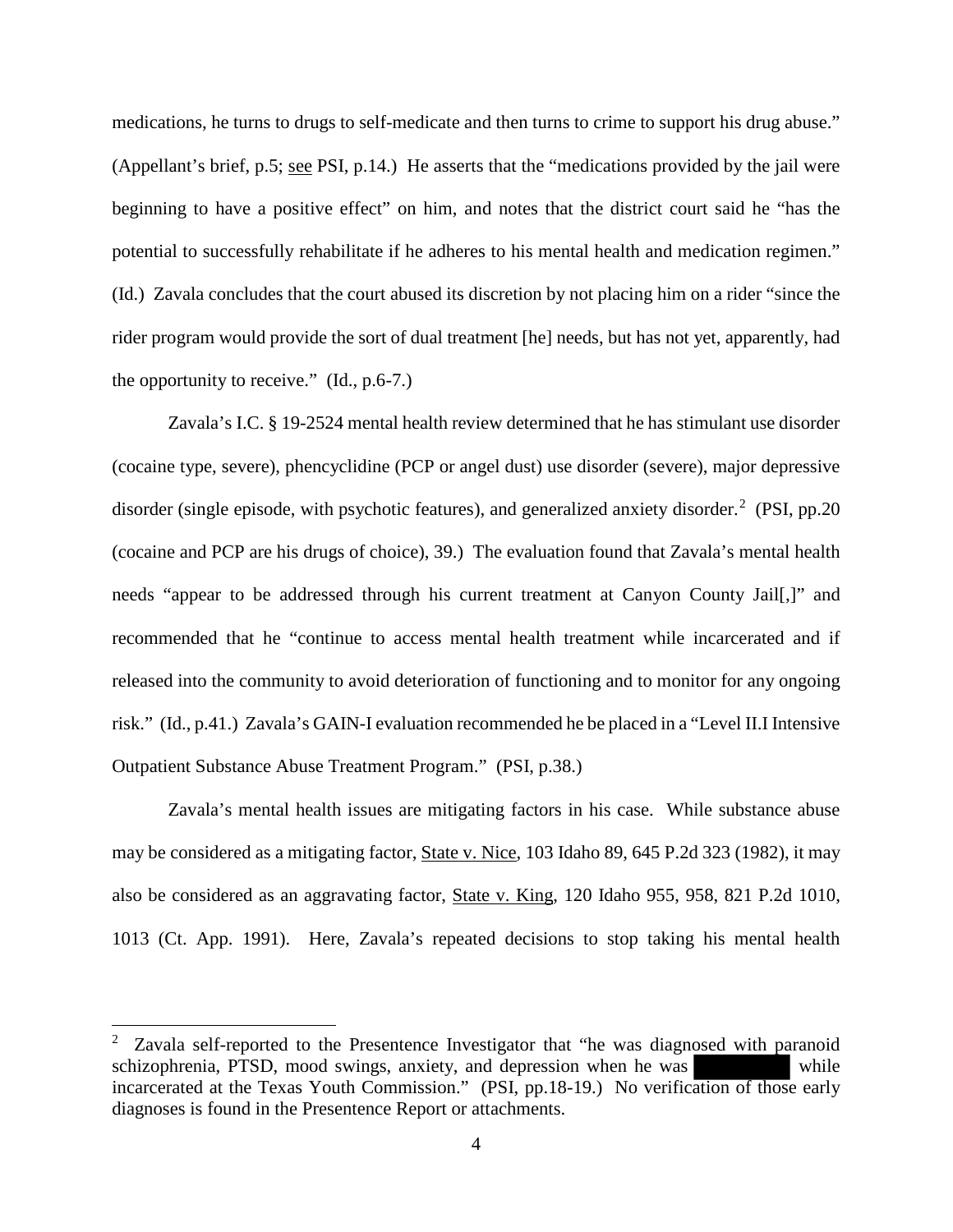medications and instead "self-medicate" with illegal controlled substances, which, in turn, led to his decisions to commit crimes to acquire such substances, should not be deemed mitigating.

Contrary to Zavala's argument, the district court exercised reasonable discretion by determining that, despite his mental health and substance abuse issues, Zavala should be sentenced to prison – not a rider. The court read the pre-sentence report and was said it was "well aware of the four objectives of criminal sentencing" considerations, "[f]irst and foremost among them are protection of the community. The others are rehabilitation, deterrence, and punishment." (Tr., p.22, Ls.8-13.) See State v. Toohill, 102 Idaho 565, 652 P.2d 707 (Ct. App. 1982). The court also cited the criteria of I.C. § 19-2521 "that are intended to guide courts in distinguishing cases in which a prison sentence is appropriate." (Tr., p.22, Ls.14-19.)

Zavala's LSI-R (Level of Service Inventory-Revised) score was 38, "which places him in the high-risk category" to reoffend. (PSI, p.21.) That "high-risk" classification was based, in part, on his criminal history and alcohol/drug problems. (Id.) As the Presentence Investigator explained, "the defendant has one juvenile misdemeanor adjudication, 16 adult misdemeanor convictions, and eight adult felony convictions in Texas. Since arriving in Idaho in May 2019, he has two misdemeanor convictions and three pending misdemeanors apart from the instant offense."<sup>[3](#page-5-0)</sup> (PSI, p.13.) The Presentence Investigator noted that Zavala "was also disruptive upon his arrival to the Canyon County Jail in November 2019" and reportedly "made threats to staff several times, covered safety cameras, and attempted to break a fire suspension sprinkler. His actions required multiple members of the Canyon County Sheriff's Office to place the defendant

 $\overline{a}$ 

<span id="page-5-0"></span> $3\,$  In one of the Idaho cases, Zavala was charged with misdemeanor domestic battery for striking his then-girlfriend (and later wife) in the face in November 2019. (PSI, pp.13, 15.)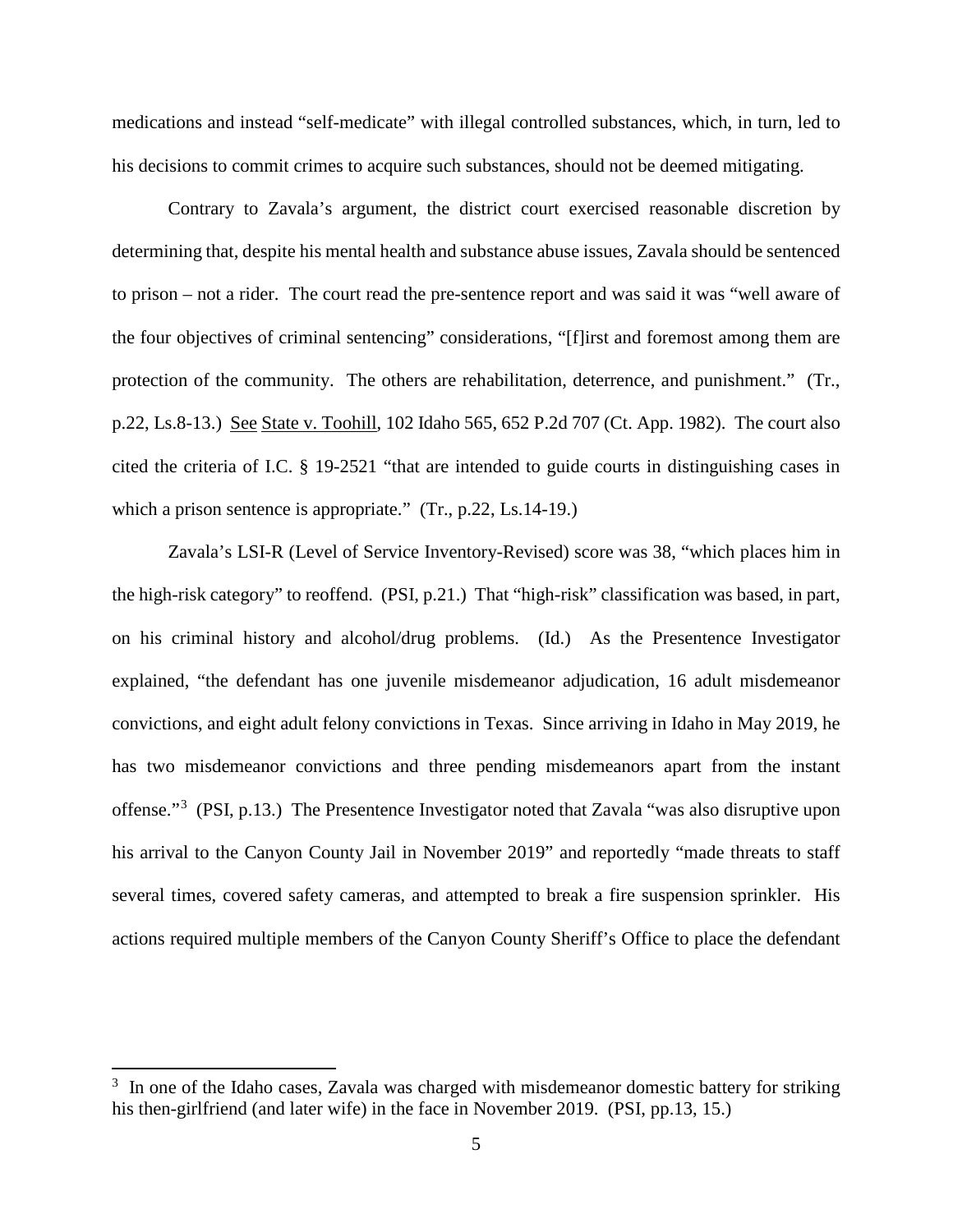in a restraining device for his own safety and the safety of the deputies and other staff involved." (PSI, pp.13-14.)

Although most of Zavala's Texas convictions appear to be property crimes such as burglary or theft, he was placed on probation for 10 years for the felony of "aggravated assault causing serious bodily injury" in 1999, sentenced to 12 months jail for misdemeanor assault in 2001, and sentenced to three years imprisonment for robbery (second degree) in 2015. (PSI, pp.7-8, 11.) The district court summarized Zavala's Texas convictions, his three pending Idaho misdemeanor cases, and his jail misconduct, observing that many of Zavala's theft/shoplifting misdemeanors in Texas would have been felonies (burglary) in Idaho. (Tr., p.22, L.20 – p. 24, L.15.)

Just before pronouncing Zavala's sentence, the district court emphasized its determination that Zavala appeared to be a "community safety risk," explaining:

So you've certainly had trouble keeping your nose clean, so to speak, and the criminal charges you are racking up are not crimes that don't risk public safety in some way, so that's a concern.

. . . You've certainly got a substantial history of using illegal drugs. And so there are a lot of things that point to you presenting a risk to the community currently. That's not to say that, with proper medication management and sort of, I guess, a renewed commitment on your part to staying on your medications and to living your life in a way where you accept that your rights end when somebody else's rights begin –

THE DEFENDANT: Yes, sir.

THE COURT: – that you couldn't turn the page –

THE DEFENDANT: Yes, sir.

THE COURT: – and live a different life. But as I said, presently, you appear to present a risk to the community, and that risk justifies certainly a period of incarceration, and neither side says differently either, just arguing for different modes or lengths of incarceration . . . .

I suppose I ought to mention the particular circumstances of this case as well, which involved the defendant being found to have possession of a firearm in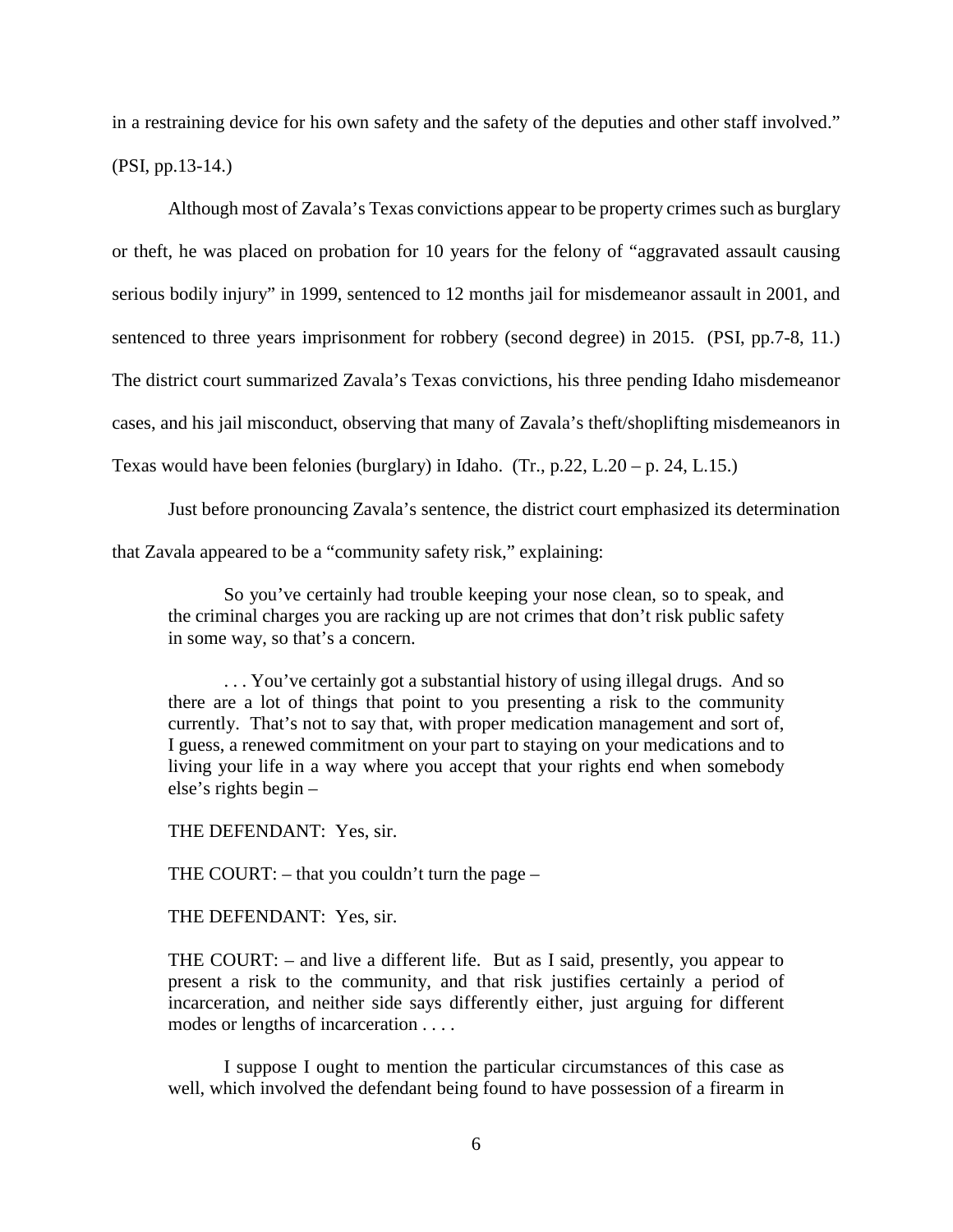an incident that involved reckless and dangerous driving behavior, so the incident in and of itself is just one more, I guess, reason for concern about a community safety risk.

 $(Tr, p.24, L.7 - p.25, L.15.)$  The court concluded, telling Zavala "it seems to me, that you have got a substantial period of incarceration coming for what you've done and that efforts to rehabilitate you, it would seem to me, is a bit of a longer-term project than a rider." (Tr., p.26, Ls.6-12.)

Based on Zavala's extensive criminal history, the district court's overriding concern that society be protected, and that he become a good citizen, it cannot have abused its sentencing discretion by sentencing Zavala to five years, with three years fixed instead of a rider. Zavala has failed to show any abuse in the district court's sentencing discretion.

#### Conclusion

The state respectfully requests this Court to affirm Zavala's conviction and sentence. DATED this 17th day of March, 2021.

> /s/ John C. McKinney JOHN C. McKINNEY Deputy Attorney General